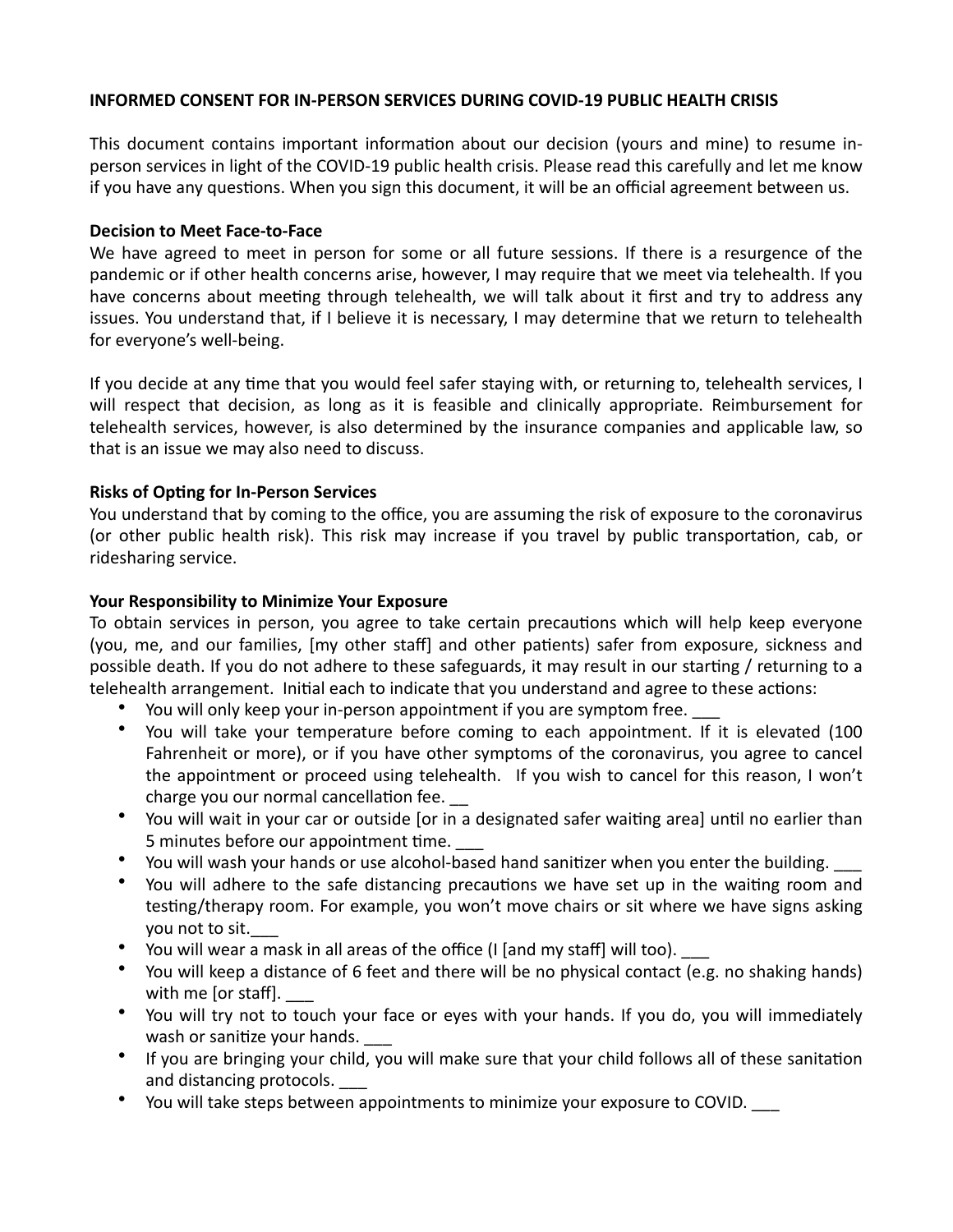- If you have a job that exposes you to other people who are infected, you will immediately let me [and my staff] know.
- If your commute or other responsibilities or activities put you in close contact with others (beyond your family), you will let me [and my staff] know.
- If a resident of your home tests positive for the infection, you will immediately let me [and my staff] know and we will then [begin] resume treatment via telehealth.

I may change the above precautions if additional local, state or federal orders or guidelines are published. If that happens, we will talk about any necessary changes.

# **My Commitment to Minimize Exposure**

My practice has taken steps to reduce the risk of spreading the coronavirus within the office and we have posted our efforts on our website and in the office. Please let me know if you have questions about these efforts.

## **If You or I Are Sick**

You understand that I am committed to keeping you, me, [my staff] and all of our families safe from the spread of this virus. If you show up for an appointment and I [or my office staff] believe that you have a fever or other symptoms, or believe you have been exposed, I will have to require you to leave the office immediately. We can follow up with services by telehealth as appropriate.

If I [or my staff] test positive for the coronavirus, I will notify you so that you can take appropriate precautions.

### Your Confidentiality in the Case of Infection

If you have tested positive for the coronavirus, I may be required to notify local health authorities that you have been in the office. If I have to report this, I will only provide the minimum information necessary for their data collection and will not go into any details about the reason(s) for our visits. By signing this form, you are agreeing that I may do so without an additional signed release.

### **Informed Consent**

This agreement supplements the general informed consent/business agreement that we agreed to at the start of our work together.

\_\_\_\_\_\_\_\_\_\_\_\_\_\_\_\_\_\_\_\_\_\_\_\_\_ \_\_\_\_\_\_\_\_\_\_\_\_\_\_\_\_\_\_\_\_\_\_\_\_\_ 

\_\_\_\_\_\_\_\_\_\_\_\_\_\_\_\_\_\_\_\_\_\_\_\_\_ \_\_\_\_\_\_\_\_\_\_\_\_\_\_\_\_\_\_\_\_\_\_\_\_\_ 

Your signature below shows that you agree to these terms and conditions.

Patient/Client **Date** 

Candy Smith, MS, LCPC, RPT **Business Contract Candy Smith, MS, LCPC**, RPT